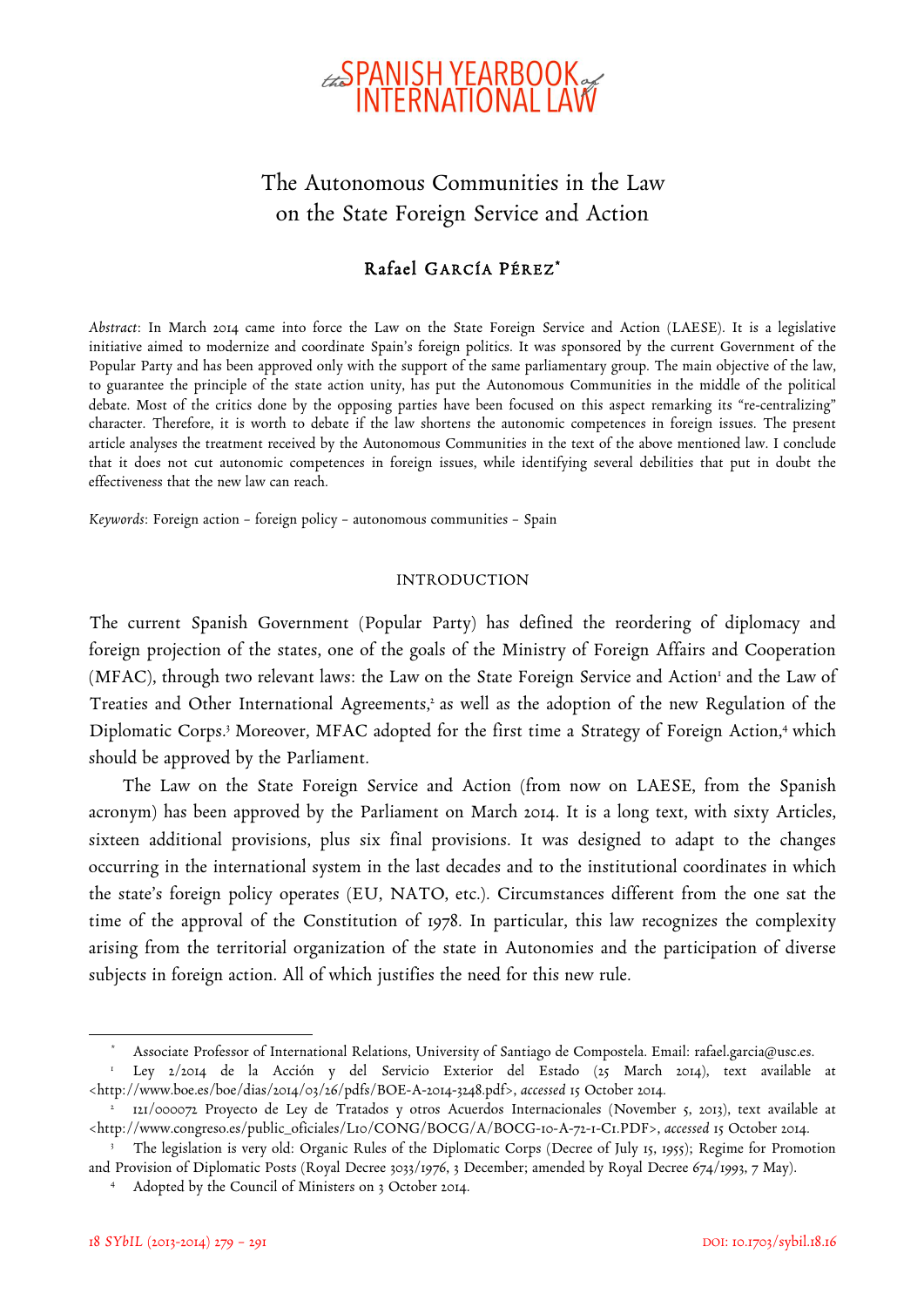$\overline{a}$ 

Overall, the law has some weaknesses and technical legal issues that have not been changed in its main features during its passage through Parliament. Deficiencies already highlighted by the Council of State,<sup>5</sup> as well as by some analysts.<sup>6</sup>

However, the entry into force of LAESE represents a significant step in the management and organization of the Spanish foreign policy. The main goal of the law is to preserve the unity of the State's foreign action. The State's Foreign Affairs is conceived by the law as an orderly set of actions undertaken by different subjects under the principle of unity in foreign action and subject to the guidelines, goals and objectives set by the Government. However, the regulation established by LAESE is as clarifying as necessary, both with regard to the bodies of the Central State Administration and the Autonomous Communities. This has enabled the involvement of foreign policy in the territorial debate currently live in Spain following the Catalan independent process, turning the law into a weapon among political groups. Thus, the debate is focused on the role given to the Autonomous Communities by the new law. Nevertheless, it is disqualified by nationalist parties which consider it another instrument of the "re-centralizing offensive" promoted by the Government.7

Therefore, it is questionable whether the new law meets that objective and whether autonomic powers in this area have been cut. The point of view advocated in these pages is contrary to this perspective. The law does not suppress or limit autonomic powers previously recognized by successive decisions of the Constitutional Court (CC) and the Statutes of Autonomy. Those certainly have a higher legal status and its provisions cannot be changed by this procedure. The law does not

<sup>5</sup> Dictamen del Consejo de Estado sobre el Anteproyecto de Ley de Acción y del Servicio Exterior del Estado (394/2013) (30 May2013) text available at <www.boe.es/buscar/doc.php?coleccion=consejo\_estado&id=2013-394#top>, *accessed* 15 October 2014. The main technical failures revealed by the State Council highlighted the unnecessary repetitions regarding rule in force, or that it is unfair that the bill regulates aspects of Foreign Service's functioning more typical of a regulation than a law of its range.

<sup>6</sup> A. Mangas Martín, Comparecencia ante la Comisión de Asuntos Exteriores del Congreso de los Diputados para informar en relación con el Proyecto de Ley de la Acción y del Servicio Exterior del Estado (17.9.2013) available at <www.congreso.es/portal/page/portal/Congreso/GenericPopUp?next\_page=/wc/verEmisionAudiovisual&idOrgano=302&i dSesion=18&fecha=17/09/2013&secuencia=546341&legislatura=10>, *accessed* 15 October 2014; "El mundo de las apariencias", *El Mundo* (13.11.2013). X. PONS RAFOLS, "El proyecto de ley de la acción y del servicio exterior del Estado: algunas reflexiones". Revista Catalana de Derecho Público / gencat blog (4.11.2013) text available <http://blocs.gencat.cat/blocs/AppPHP/eapc-rcdp/2013/11/04/el-proyecto-de-ley-de-la-accion-y-del-servicio-exterior-delestado-algunas-reflexiones-%E2%80%93-xavier-pons/>, *accessed* 15 October 2014. J. A. YTURRIAGA, "Necesidad de una Ley del Servicio Exterior", *Voz Populi. com* (3.4.2013) text available at <http://vozpopuli.com/blogs/2408-jose-a-yturriaganecesidad-de-una-ley-del-servicio-exterior>, *accessed* 15 October 2014; "Luces y sombras de la Ley de Acción y Servicio Exterior", *Voz Populi. com* (14.4.2014) text available at <http://vozpopuli.com/blogs/4282-jose-a-yturriaga-luces-y-sombrasde-la-ley-de-accion-y-servicio-exterior>, *accessed* 15 October 2014. R. García Pérez, "La proyección internacional de las Comunidades Autónomas en la Ley de la Acción y del Servicio Exterior del Estado (LAESE): Autonomía territorial y unidad de acción de la política exterior", 27 *Revista Electrónica de Estudios Internacionales* (2014) text available at <http://www.reei.org/index.php/revista/num27/articulos/proyeccion-internacional-comunidades-autonomas-ley-accionservicio-exterior-estado-laese-autonomia-territorial-unidad-accion-politica-exterior>, *accessed* 15 October 2014.

<sup>7</sup> I. Goikoetxeta, "El cancerbero anacrónico", *Deia* (1.2.2013) text available at <www.deia.com/2013/02/01/opinion/tribunaabierta/el-cancerbero-anacronico>, *accessed* 15 October 2014. The author is a board member of the PNV. On criticis from the Generalitat vid.: "El Govern detecta en un mes 9 leyes recentralizadoras del PP", *El Periódico* (10.2.2014) text available at <www.elperiodico.com/es/noticias/politica/govern-detecta-mes-leyes-recentralizadoras-del-3086881>, *accessed* 15 October 2014.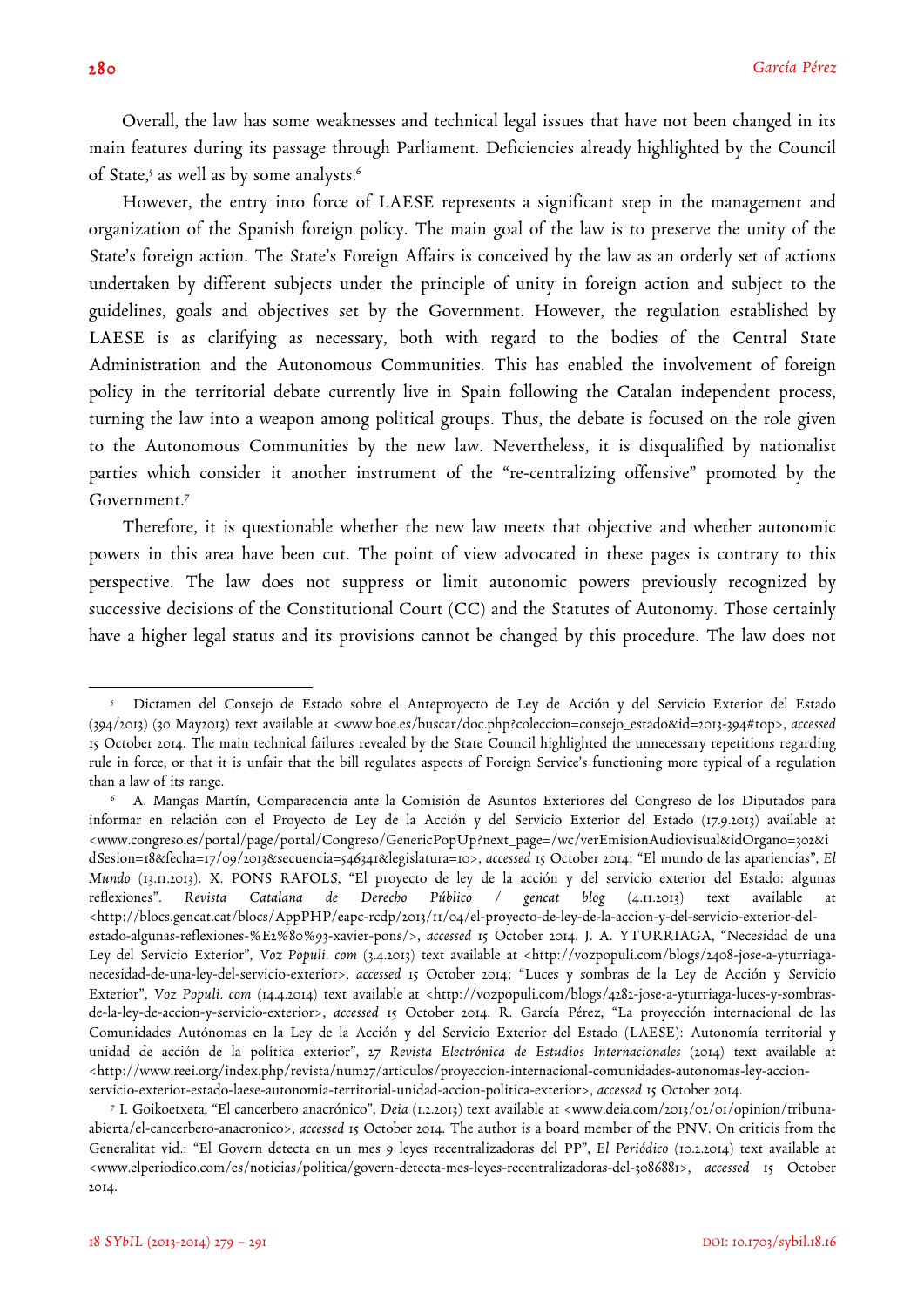amend or alter these competences, nor does it create new ones for the benefit of the Government.It merely reaffirms those that have previously been conferred by the Constitution and recognized by constitutional jurisprudence. However, the treatment given to the Autonomous Communities' foreign action is not the most successful and, above all, is dominated by a regulatory tone that expresses a deep institutional distrust of the government towards the autonomies. It is the imperfect manner in which this issue has been regulated which questions the effectiveness of the law and its application.

The new law recognizes the foreign policy powers inherent to the competences of the Autonomous Communities. At the same time, it reaffirms the state's ability to regulate the mechanisms for the coordination of that activity on state's foreign policy, in order to achieve consistency. To this end, it subjects the action of the Autonomous Communities to the guiding principles of the state's foreign policy and, in particular, to the principle of unity in foreign action (Articles 1.1 and 3). More specifically, it establishes that the foreign action of the Autonomous Communities must adequate to the "guidelines, goals and objectives of the foreign policy set by the government" (Article 11.1). It is the way that "adequacy" is made that arises institutional distrust towards the Autonomous Communities. But if the purpose of the law was to reaffirm the principle of unity in foreign action, the LAESE casts doubt on the ability to achieve it. If unity in foreign action is a praise worthy and necessary mean to improve the decreasing foreign projection of Spain in the last decade, the threats that undermine it have multiple origins and are not confined to the Autonomous Communities. They also arise from within the government, whose action tends to be increasingly compartmentalized. It would have been necessary to reinforce the authority and hierarchy of the MFAC in this sensitive dimension. An issue that the law does not contemplate.

With regard to the Autonomous Communities, the law establishes the subjection of the latter's action to the guiding principles of the state's Foreign Affairs and, in particular, to the principle of unity in foreign action (Article 1.1 and 3). Moreover, it defines the obligation to notify the MFAC of the proposed trips, visits, exchanges and actions of the chairmen and members of their Governing Councils outside the scope of the European Union (Article 5.2); as well as, to inform the Government of the establishment of offices for foreign promotion (Article 12); or the enactment by the Government of measures and guidelines that regulate and coordinate the Autonomous Communities' foreign activities (Article 11.2). All these provisions respect the jurisprudence of the Constitutional Court,<sup>8</sup> which has been recognized by the State Council in its Opinion.<sup>9</sup>

Where then would lie the foreseeable conflict over which the spokespersons of the opposition groups incessantly insisted during the debate of the bill in Parliament? The core of the problem lies in the fact that the law lays its foundations in the notion of "foreign action", a denomination not used in the Constitution or by the CC in its judgments. Therefore, the legal text bears an unnecessary conceptual confusion which deserves some comments.

<sup>8</sup> In particular the following judgments: STC 165/1994; SSTC 31/2010 y 80/2012. Overall, according to the High Court, the Autonomous Communities, as local authorities endowed with political autonomy, cannot act as sovereign international subjects, although they can perform actions that have connection to the foreign sphere, as long as they may be necessary or convenient for the exercise of their autonomous powers and not influence the state's foreign policy.

<sup>9</sup> Dictamen *supra* No. 5, at V.3.A (i).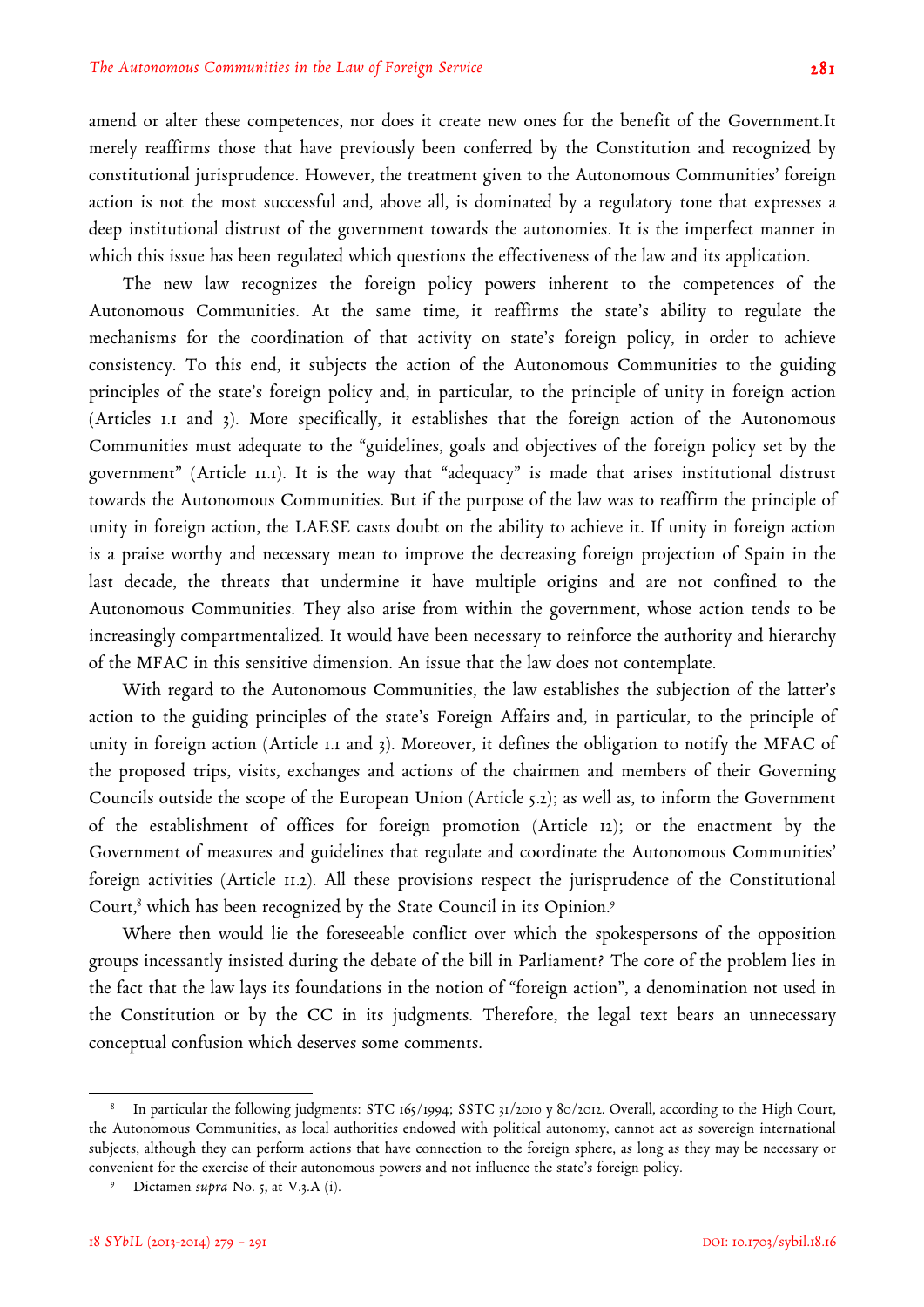## THE STATE'S INTERNATIONAL RELATIONS, GOVERNMENT FOREIGN POLICY AND STATE AND AUTONOMOUS COMMUNITIES FOREIGN AFFAIRS

Informally, in the political and academic language used in Spain,the expression "foreign action" has been adopted to refer to activities with international projection undertaken by the autonomous governments. This allows differentiating them from the "foreign policy" which, as has been repeated, is an exclusive competence of the Government. The concept of "para-diplomacy" whose common meaning would be a synonym for autonomous foreign action, has not achieved in Spain the acceptance it had in other countries that have adopted it as the standard to refer to the international relations of sub-state entities.

Moreover, in more rigorous terms, the Constitutional Court has employed in its judgments the term "international relations" to refer to the exclusive competence of the state in the matter (STC 165/1994). It is understood as the relations between Spain and other independent and sovereign states and governmental International Organizations, governed by general International Law, as defined by Article 96.1 of the Constitution, and by the treaties and agreements in force for Spain. At the bottom, the "core" of this competence would be represented by the capacity to conclude international treaties (*ius contrahendi*), and the state's foreign representation (*ius legationis*), as well as the creation of international obligations and the international responsibility of the state.

From this situation, however, the LAESE adopted the term "foreign policy" as a doctrinal foundation, giving it a new meaning. Thus, it is stated in such broad terms that only adds confusion to a situation that demanded clarity and simplification. Therefore, Article 1.1. establishes that the purpose of the law is to "regulate the state's Foreign Action". It then defines in its Article 1.2 the fundamental concepts in the following terms:

For the purpose of this law the following terms mean:

a) Foreign Policy: the set of decisions and actions of the Government in its relations with other actors in the international scene, in order to define, promote, develop and defend the values and interests of Spain abroad.

b) State Foreign Action: the ordered set of actions that the constitutional bodies, public administration, and dependent organizations, entities and institutions abroad, in the exercise of their respective powers, developed in accordance with the principles set out by this law, in particular the unity in foreign action. While observing and subject to the guidelines, goals and objectives set by the Government in the exercise of its powers to guide foreign policy.

The distinction between "foreign policy" and "foreign action" stated by this Article, whose consequences are defined throughout the text, is tremendously confusing, both in concept and in its practical application. This definition is also excessive, to the extent that its only basis seems to be the interpretation by LAESE of Article 97 of the Constitution.

The State Council, in its Opinion cited above,<sup>10</sup> highlighted the "catch-all" trend used in the wording of Article 1.2 that does not correlate with the interpretation expressed by the CC through its judgments, which "is excessive and needs to be bounded". The Opinion states that this universalistic view of foreign action "may be excessive and difficult to deal in reality", due to the fact that it

Dictamen, *supra* No. 5, at V.3.b (ii).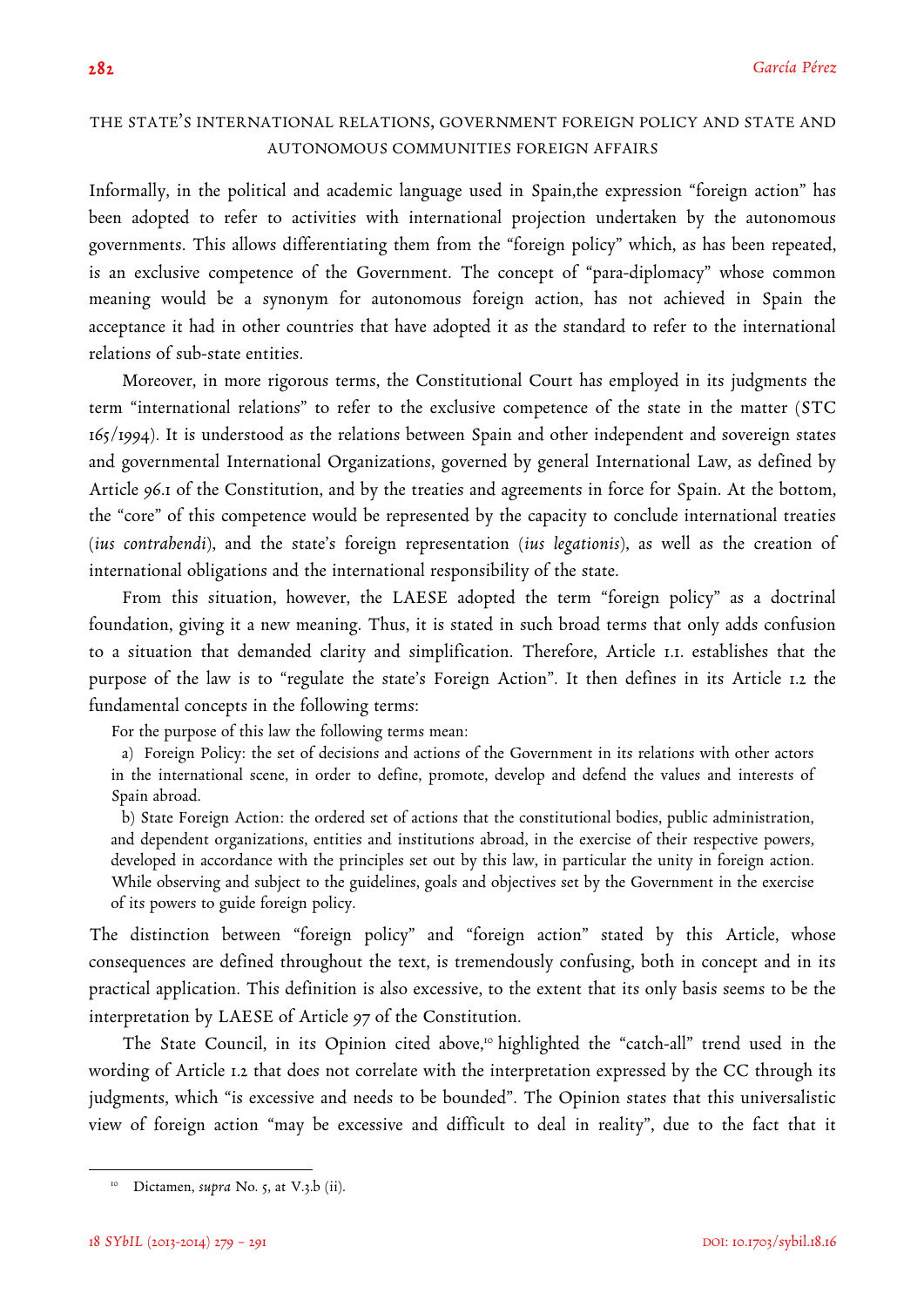includes within itself the actions of all dependent constitutional bodies, public administrations, agencies, entities and institutions, including government agencies, public corporations, public foundations and associated entities.

Without doubt, the aim of fixing this differentiation is the Government's desire to assert its legitimate authority to conduct foreign policy. Thus preserving the principle of unity in foreign action. But in doing so it creates an artificial distinction denying, in fact, that the Autonomous Communities may carry out a "foreign action" with a political dimension, setting their own goals, objectives and priorities. It is true that the CC has recognized in its ruling on the Statute of Autonomy of Catalonia (STC 31/2010) that among the state powers it has "the possibility to establish measures to regulate and coordinate the Autonomous Communities' activities with foreign projection, to prevent or rectify eventual damage on the management and implementation of foreign policy, exclusive to the state" (Paragraph 125). However, as highlighted by Professor Pons Rafols, denying the political nature of the autonomic foreign action, as done by the LAESE, constitutes a "jump which is excessive".<sup>11</sup>

In any case, the lack of clarity between what is part of the "foreign policy" and what is proper to the "foreign action" is evident throughout the Articles. Although separately stated the "principles and objectives" of the first (Article 2) and the "guiding principles" of the second (Article 3), the Government is in an indeterminate position. On the one hand, it is responsible to conduct foreign policy, and, on the other, a "subject" more, among many others, on foreign action (Article 6). When the instruments of planning, monitoring and coordination are identified from what, in principle, should be the foreign policy, and which are fully adopted by the government, the LAESE elects to use the term "foreign action" both to call the Strategy and the Annual Report (Articles 35 and 37).

The law establishes a conceptual difference between foreign policy and foreign action particularly contrived and confusing in its results. And if in doctrinal terms it is debatable, it is manifestly inappropriate as a referent to regulate the institutional relations between the Government and the Autonomous Communities. The exclusive powers of the state against the Autonomous Communities in international relations cannot include any provision concerning foreign action, determining on the distribution of powers in this matter. It would have been necessary to have specified with greater rigor and clarity both concepts during the parliamentary procedure.

#### THE LIMITS OF THE AUTONOMOUS COMMUNITIES FOREIGN ACTION WITHIN LAESE

The LAESE imposes restrictions to the foreign action of the Autonomous Communities which includes the provisions of the Constitution and the jurisprudence of the Constitutional Court:

The actions undertaken in the exercise of Foreign Action may not include, in any case, the assumption of state representation abroad, the conclusion of international treaties with other states or international organizations, the generation of obligations or responsibilities internationally due to the state or the interference with the Foreign Policy run by the Government. In any case, the Government is responsible for establishing measures and guidelines that regulate and coordinate activities outside the Autonomous

<sup>11</sup> Pons Rafols, *supra* No. 6.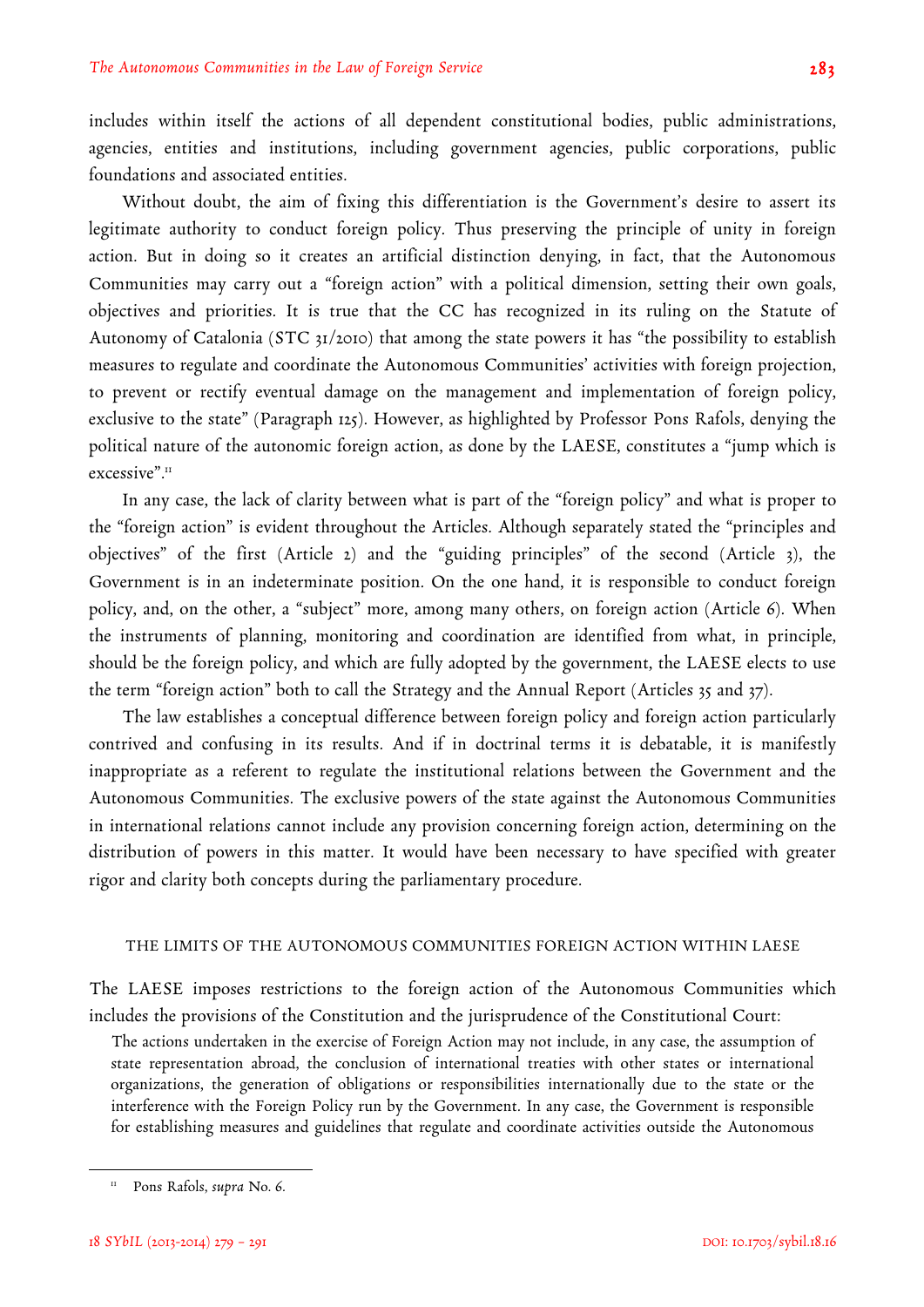Communities and Entities that make up the Local Administration, in order to ensure compliance with the provisions of this law. [Article 11.3].

The practical implementation of these limitations is discussed below.

## (1)The Subjection of the Autonomous Foreign Action to the "planning tools" of the Government

The conceptual confusion dealt with in the previous section is evident in Article 14 of the LAESE. This Article is devoted to the "areas of the state's Foreign Affairs and its relation to Foreign Policy". Its paragraph 1 establishes that:

The Government, through the Ministry of Foreign Affairs and Cooperation, under the powers conferred upon the law and in the manner provided in the planning instruments by it regulated, will ensure that the Foreign Action in its various fields, including those listed in Articles 15-32 of this law, will preferentially target the areas or countries identified as priorities for the fulfilment of the Foreign Policy goals.

It may also encourage the action of the organs, subjects and actors in any other area deemed appropriate to achieve the purposes of the Foreign Policy.

That is, the priorities for meeting the objectives of foreign policy will be set through the planning instruments of foreign action foreseen by the law (the Strategy and Annual Plan):<sup>12</sup> Foreign Action Strategy and Annual Report on Foreign Action. Can these documents subordinate foreign actions outside the Autonomous Communities as intended?

The foreign action of the Autonomous Communities must abide by the guidelines, goals and objectives of the foreign policy set by the Government in accordance with Article 97 of the Constitution. As well as any other that proceeds from the exercise of the exclusive jurisdiction of the state in international relations. That is reaffirmed by Article 14.1. Yet, another issue is the adequacy to the planning instruments of Foreign Action (Article 11.2), so far non-existent. Its wording assumes exclusively the role of the government, although it,

where appropriate, shall collect and integrate proposals for foreign action of the constitutional bodies, the Autonomous Communities and Cities and Local Authorities. The non-integration of the proposals by the bodies and entities mentioned in the previous paragraph must be substantiated and be based on the adequacy of the guidelines, goals and objectives of the foreign policy set by the Government (Article  $34.3$ ).<sup>13</sup>

The content of the Foreign Action Strategy is not sufficiently detailed in the text of the law which can lead to an overreaching by the Government in its powers. That is indicated by the State Council in its Opinion by stating that,

the performance of the Autonomous Communities must not be conditioned by any content of those instruments, but only limited to those defining guidelines for action characteristic of the state's foreign policy or included in the field of Spain's international relations.14

In theory, this aspect of the LAESE predicts possible conflicts when it is applied in practice.

 $12$  LAESE (Article 34 - 40).

<sup>&</sup>lt;sup>13</sup> In parliamentary procedure the wording of this section was modified to include the government's obligation to "seek" the proposals submitted by the Autonomous Communities and respond in a reasoned way if it does not accept them.

<sup>&</sup>lt;sup>14</sup> Dictamen, *supra* No.5, at V.3.A (i).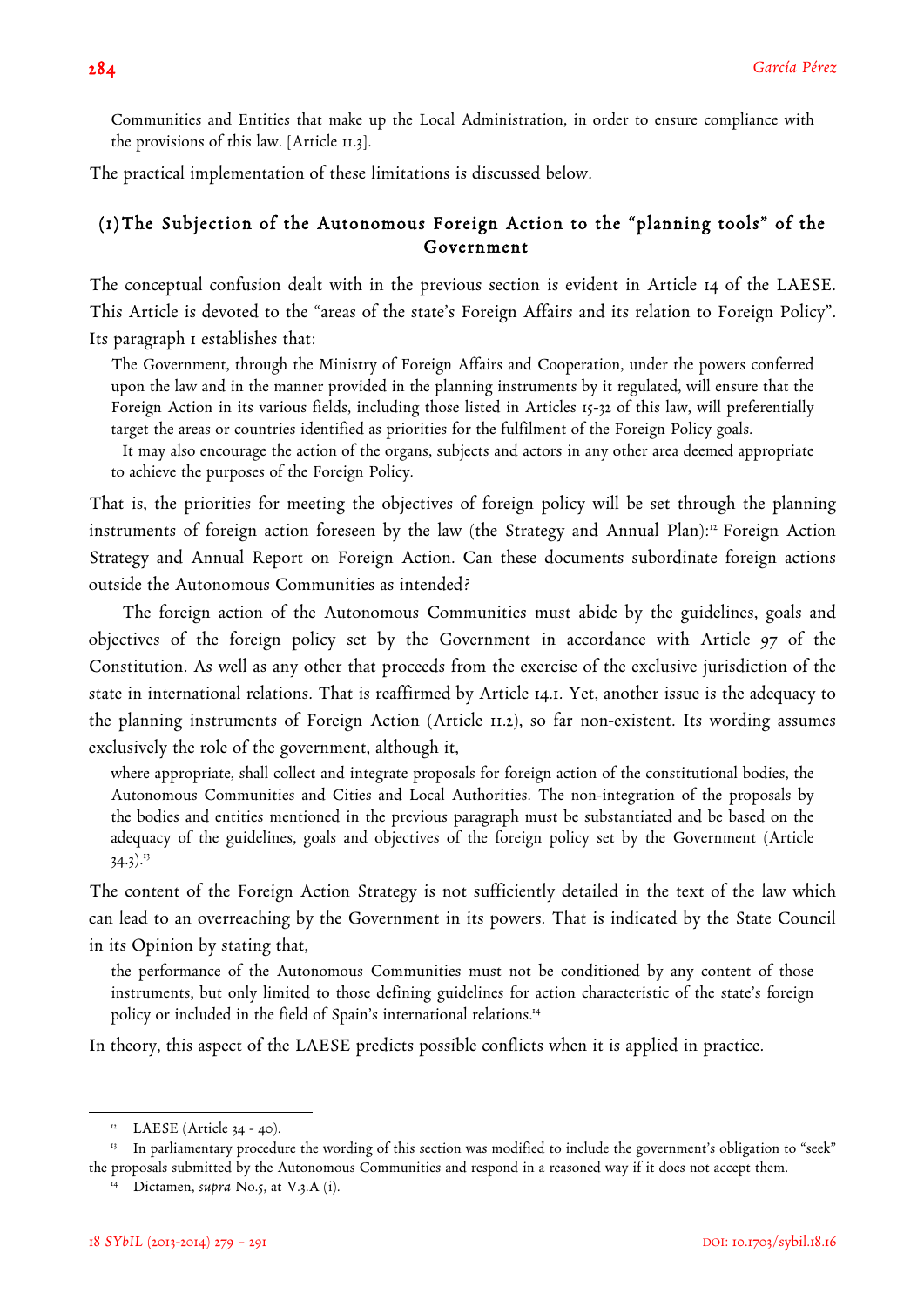## (2) Conclusion of Administrative and Non-Normative International Agreements by the Autonomous Communities

The LAESE briefly deals with an issue that the current government considers crucial to the autonomic involvement within the state's foreign action. That is the conclusion of "international agreements"<sup>15</sup> by the Autonomous Communities. Misnomer that was criticized by professor Mangas in her appearance before the Congress.16

This is an activity that has dramatically proliferated. According to data provided by the Minister of Foreign Affairs and Cooperation during his speech in the parliamentary debate of the bill, during the period between 2008 and 2012, the Autonomous Communities had 166 offices abroad, had made 931 trips abroad and signed 277 memoranda of understanding.17 This "huge mess", in the words of the minister, is extended to the Central State Administration which during the same period had made more than seven hundred trips abroad and signed an uncountable number of agreements. But this calculation only reflects the most important agreements and is not an exhaustive survey. Actually, there are no comprehensive data on these activities. Information that is not provided by all public administrations, which is indicative of the need to exercise some oversight by the Ministry.<sup>18</sup>

Although in their original jurisdictional powers the ability to sign such documents did not feature, in practice the Autonomous Communities have been able to sign an endless number of agreements of all kinds: conventions, protocols, joint statements, Memorandum of Understanding, etc. They have common features in general:<sup>19</sup> pledging only the local authorities that conclude it; no legal effect; do not generate enforceable international obligations to the state and, in general, do not assume the exercise of sovereignty. In practice, these agreements have been divided into three categories so far (except for the border cooperation agreements):<sup>20</sup> a) those signed with other sub-state entities; b) agreements signed with intergovernmental organizations with international legal personality; and, c) agreements concluded with states, because sometimes there is no other similar local authority with which to sign and, for reasons of national law, the agreement must be signed by the Government. Until now there was no regulation on the procedure to be followed, except in border cooperation agreements. However, the common practice in the cases b and c, was that the Autonomous Communities communicated in advance, to the Ministry of Foreign Affairs and

<sup>15</sup> S. Beltrán García, *Los acuerdos exteriores de las Comunidades Autónomas españolas. Marco jurídico actual y perspectivas de fututo*, (Universitat Autònoma de Barcelona – Institut d'Estudis Autonòmics, Barcelona, 2001).

<sup>16</sup> Mangas, s*upra* No. 6.

<sup>17</sup> "Intervención del Sr. Ministro de Asuntos Exteriores y de Cooperación ante el Pleno para presentar el proyecto de ley de referencia" (15 October 2013), text available at < http://www.exteriores.gob.es/Portal/es/SalaDePrensa/ComparecenciasParlamentarias/Documents/20131015\_ActasComparec enciaMAEC\_LASEE.pdf>, *accessed* 15 October 2014. "La acción exterior de las autonomías deberá seguir directrices del Gobierno", *El País* (19.2.2013). It does not include the 24 border cooperation agreements signed with neighboring regions of France and Portugal.

<sup>&</sup>lt;sup>18</sup> R. García Pérez, "La acción exterior de las Comunidades Autónomas", in J. M<sup>a</sup> BENEYTO and J.C. PEREIRA (dirs.), *Política exterior española: un balance de futuro* (Biblioteca Nueva, Madrid, 2011), vol.2, 715.

<sup>19</sup> C. Fernández Casadevante, *La acción exterior de las Comunidades Autónomas. Balance de una práctica consolidada* (Dilex, Madrid, 2001) 178.

<sup>20</sup> C. Colino, *La acción internacional de las comunidades autónomas y su participación en la política exterior española* (Fundación Alternativas, Madrid, 2007) 40.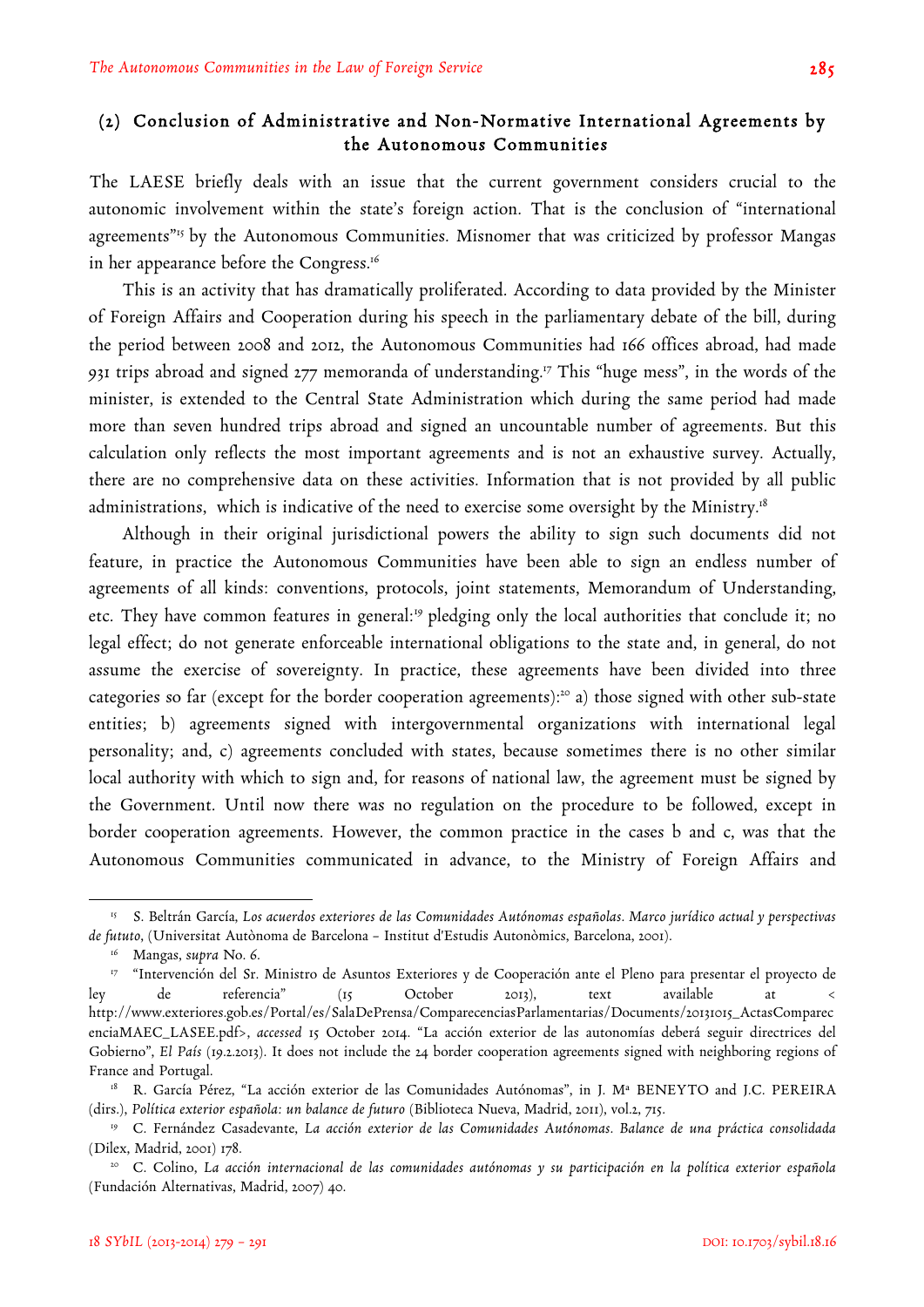Cooperation, the content of the agreement intended to sign, so that it could analyse if there was any objectionable aspect. This procedure is modified by the new law in its Article 11.4:

The Autonomous Communities, the Autonomous Cities and Entities that make up the Local Administration may conclude administrative international agreements on the execution and prosecution of an international treaty, when determined by the treaty itself, by vesting it with the power to sign it and when it focuses on matters within its competence. They may also conclude non-regulatory agreements with similar bodies in other subjects of International Law on matters within its competence, not legally binding to those who subscribe it.

The Ministry of Foreign Affairs and Cooperation will inform in advance and in accordance with the directive of the state law governing its conclusion, of the administrative international agreements and those non-abiding that these Administrations wish to conclude with administrative authorities or bodies subject to International Law. To this end, it will receive the report from the competent ministerial departments by reason of the subject and, in any case, from the Ministry of Finance and Public Administrations.

As shown, the MFAC is responsible for writing a mandatory preliminary report on all kinds of international agreements that the Autonomous Communities wish to conclude. This has been written in the final version of the law despite the criticisms made by the opposition groups in Parliament which considered this new requirement as the imposition of the Government's safeguard. However, the aforementioned Article 11.4 refers to the "state law" in charge of regulating these issues. This is the Law on Treaties and Other International Agreements.<sup>21</sup> A legislative initiative also promoted by the government in the current legislature and complementary to LAESE. This law is currently under parliamentary procedure, and clarifies the content of some Articles of the first. In particular with regard to the autonomic level.

The Treaties bill recognizes the right of the Autonomous Communities to conclude, within their competence, international agreements classified into two categories: "administrative international agreements"<sup>22</sup> (Article 54), those derived from the "execution and realization of an international treaty when the treaty itself so provides"; and "non-normative international agreements"<sup>23</sup> (Article 55), those who "do not constitute a source of international obligations".

For the first category, the Treaties bill establishes a mechanism for previous control similar to the current one on agreements for cross-border cooperation which can be concluded between the Spanish Autonomous Communities and the Spanish local authorities with foreign territorial entities under the European Outline Convention on Transfrontier Co-operation between Territorial Communities or Authorities of May 21, 1980. The drafts of administrative international agreements must be submitted

<sup>21</sup> Vid. *supra* No. 2.

<sup>&</sup>lt;sup>22</sup> Article 2.b.: "«international administrative agreement»: agreement of international non-constitutive treaty character held by bodies, agencies or entities of a relevant international subject by reason of law. Its conclusion is provided for in the treaty that applies it. Its typical content is technical in nature whatever its denomination and it is governed by International Law. It is not an administrative international agreement the one concluded by those bodies, agencies or entities when it is governed by domestic law".

<sup>23</sup> Article 2.c.: "«non-normative international agreement»: agreement of international non-constitutive treaty character nor administrative international agreement held by the state, the Government, agencies, and entities of the Central State Administration, the Autonomous Communities and the Cities of Ceuta and Melilla, the Local Authorities, public Universities and any other subjects of public law empowered to do so, which contains declarations of intent or establishes action commitments with political, technical or logistical character, and does not constitute a source of international obligations nor is it governed by International Law".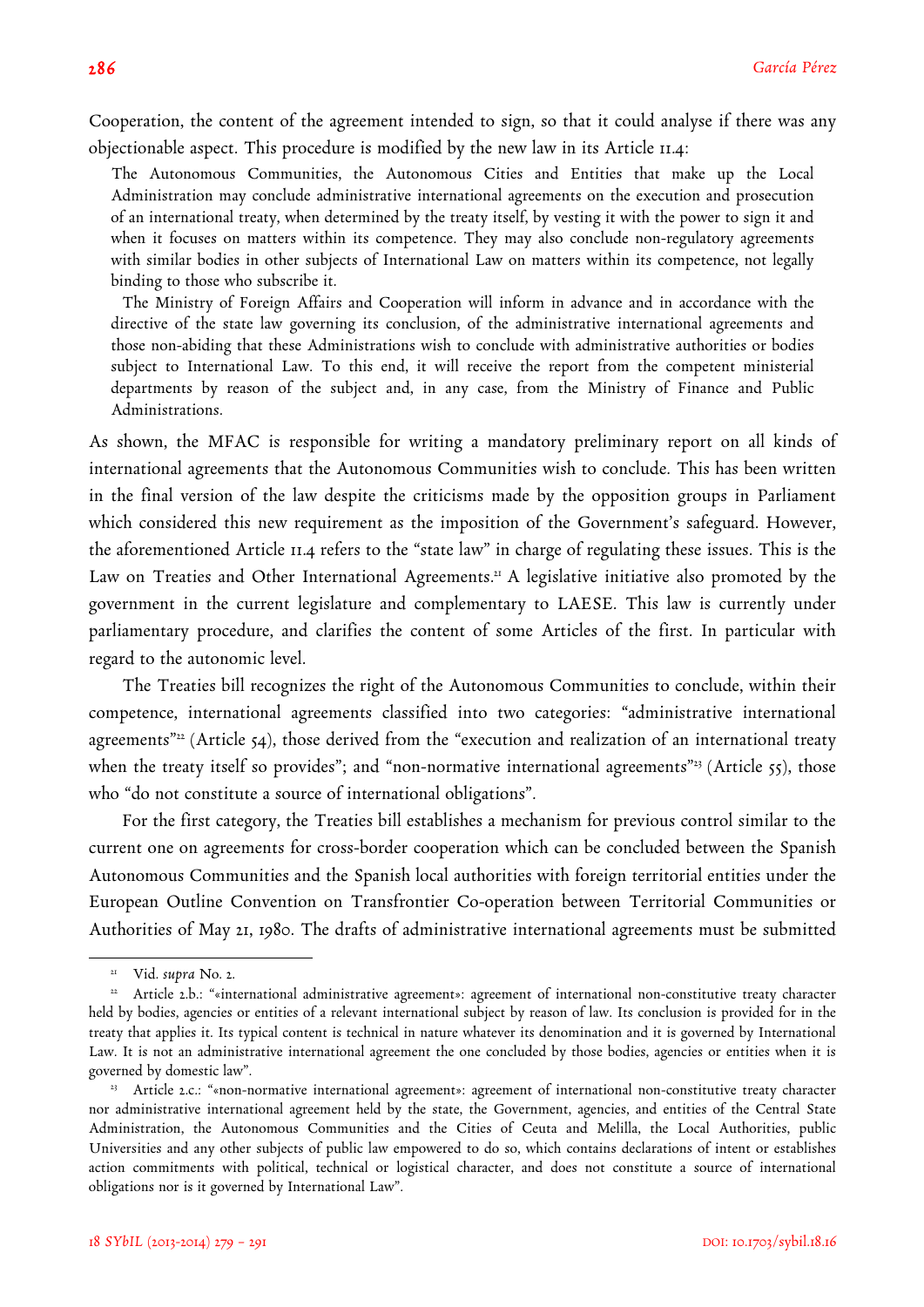before signing to the Ministry of Foreign Affairs and Cooperation, "to report by the International Legal Department on its nature, procedure and most suitable instrumentation under International Law" (Article 41.1). In those cases involving financial commitments,the MFAC, before signing, sends it to the Ministry of Finance and Public Administrations to report (in both cases within a period of ten days) on the existence of budgetary funding for their prosecution. These agreements shall be published in the Official Journal (BOE in the Spanish acronym).

In the case of "non-normative international agreements" it is up to the legal services of the public agency that concludes it the responsibility to report if the project should be formalized as an international treaty or an administrative international agreement. It will also report on the capacity to conclude it and on how they fit the constitutional division of powers. In case it involves financial obligations they must have a report from the Ministry of Finance and Public Administrations (Article 47). The Autonomous Communities have autonomy to decide the method by which these agreements are formalized (Article 48).

If the text of the Treaties bill is finally adopted without changing these Articles, it could be argued that the government has taken the criticism voiced by the opposition groups who feared the exercise of a governmental previous control over the powers of the Autonomous Communities. The solution proposed by the government allows to exercise the oversight over the signature and content of these agreements. The text will then be sent to the MFAC for enrolment in a specific registration (Article 50). When proposed, together by the MFAC and the ministry competent in the matters of the agreement, the right to "take note of the conclusion of non-normative international agreements when its importance so warrants" is reserved (Article 48.2.).

The Treaties bill reaffirms the exclusive jurisdiction of the state to conclude international treaties, as the only sovereign subject recognized by International Law, which also regulates the autonomic participation in its conclusion. In its present form, the text does not alter the procedure hitherto: it establishes the obligation of the Government to inform the Autonomous Communities on the negotiation of treaties which affect its powers or are of their interest (Article 52). They may also request the Government to open negotiations to conclude treaties in areas within its jurisdiction (Article 51). The novelty is that the government will reasonably respond to this request, following a proposal by the MFAC and the report of the Ministry of Finance and Public Administrations. The possibility for the Autonomous Communities to request the Government to be part of the Spanish delegation that negotiates an international treaty concerning their powers is also envisioned (Article 53). In this case the answer must be justified on the same terms as exposed.

Perhaps the main innovation is the creation of an inter-ministerial coordination Committee on treaties and other international agreements (Article 6). This Committee is responsible for enforcing the cooperation between the Central State Administration and the Autonomous Communities.

## (a) *Official Trips Abroad of Autonomic Authorities*

The official trips abroad by the autonomic authorities are the most widespread autonomic activity abroad. These trips are justified by the most diverse reasons. A common denominator is the search for political relief and media attention sought by many politicians. Felipe González's government tried to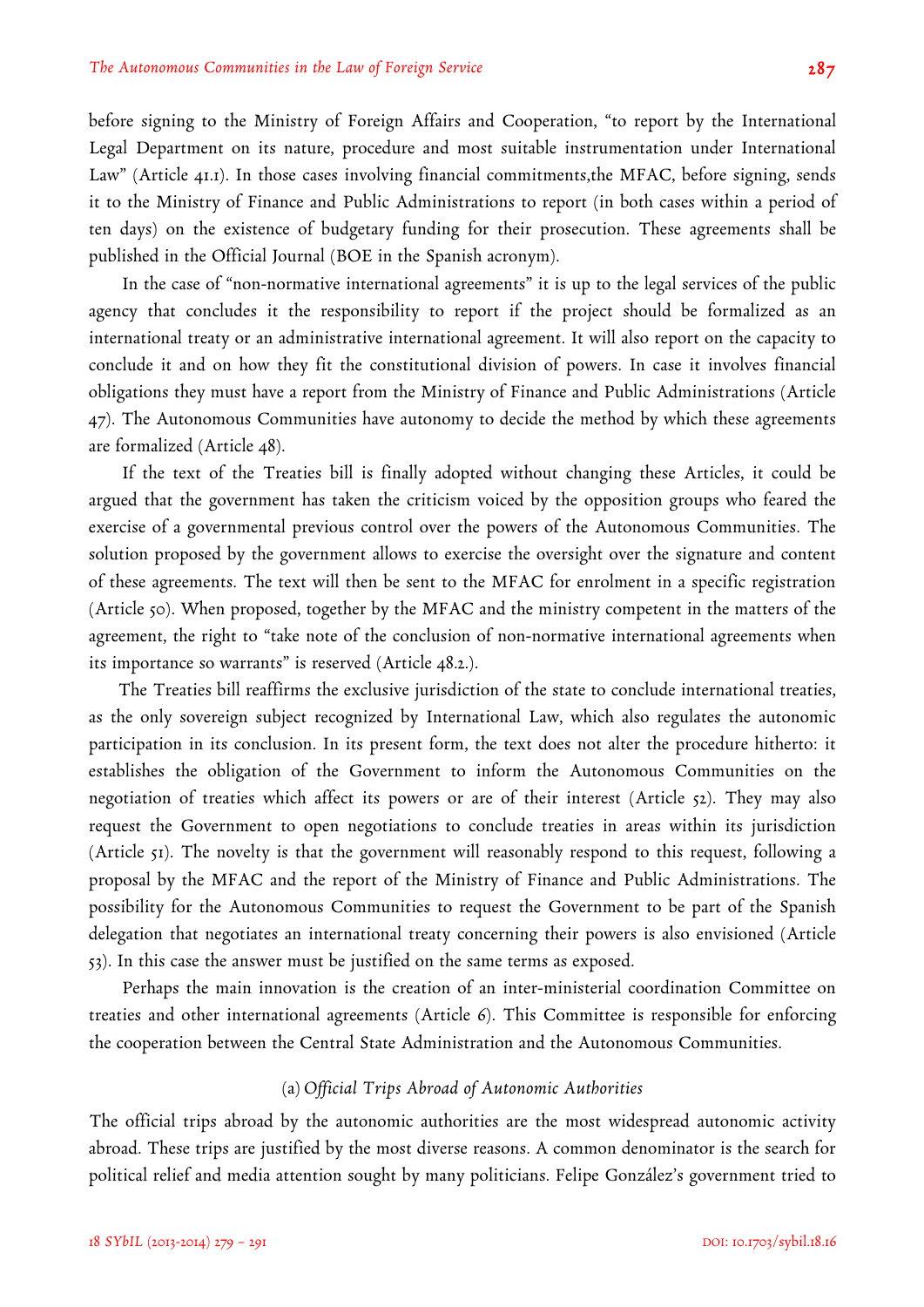regulate and coordinate these activities.<sup>24</sup> But ended up giving up,<sup>25</sup> failing to solve the problems of coordination, lack of information and competence abuses as exposed.<sup>26</sup>

To date, the Autonomous Communities have been able to have the support of the state's Foreign Service in their trips. To do so, the Technical Secretariat of the MFAC should be informed of the program of the visit, including the date of departure and return, the people who make up the delegation and the purpose of the trip. No further requirements.

Against this background one can understand the change, which is more in structure than in content, represented by what LAESE's Article 5.2. demands:

The constitutional bodies, the Autonomous Communities, the Autonomous Cities, the entities that make up the Local Administration and dependent agencies, entities and institutions should keep the Ministry of Foreign Affairs and Cooperation informed of the proposals on trips, visits, exchanges and performances with foreign outreach. So that this department can inform and, where appropriate, make recommendations based on the adequacy of the proposed action to the guidelines, goals and objectives of the Foreign Policy set by the Government and the planning instruments established by this law. This obligation for the Autonomous Communities and Autonomous Cities to report includes the trips, visits, exchanges and actions of chairmen and members of the Government Councils, and shall not apply in the case of actions within the field of the European Union and trips or visits to its institutions. The Ministry of Foreign Affairs and Cooperation shall notify the Finance and Public Administrations of the information received from the Autonomous Communities and entities in the Local Administration.

The text of this Article was amended on parliamentary procedures at the request of the PSOE,<sup>27</sup> which reflected concerns rose by the Autonomous Communities, including those governed by the PP. In its final version the obligation to give prior notice of those autonomic actions performed within the scope of the EU has been excluded. For other trips abroad, the trips made by officials and senior officials from territorial administrations have also been excluded from this obligation. This is a sensible amendment that modifies a measure which, if implemented, would have complicated the autonomic foreign action without obtaining therefore a significant improvement in the unity in foreign action.

However, the Article adopted maintains a commanding tone that does not agree with the actual demands contained in the text. After all, those are limited to the obligation of the Autonomous Communities to inform the MFAC in advance of those trips in certain cases and for certain authorities.<sup>28</sup>The fact that the Ministry may "report and, if necessary, issue reasoned recommendations"

<sup>&</sup>lt;sup>24</sup> The only previous rules on the subject were: Circular of the Technical Secretariat of the MAE (31.10.1983) to the Delegates of the Government on trips and external contacts of the autonomic authorities; and Circular (13.3.1984) to embassies and consulates abroad, on the same issue. None of them was published. A. RUÍZ ROBLEDO, "La actividad exterior de las Comunidades Autónomas en el segundo Estado Autonómico", *71-72 UNED Revista de Derecho Político* (2008) 481-513, *at* 495.

<sup>&</sup>lt;sup>25</sup> This was highlighted by the Minister of Public Administration J. M. Eguiagaray in a report submitted to the Executive Committee of Autonomic Policy in the mid-nineties. Colino *supra* No. 20 *at* 34.

<sup>26</sup> J. L. Pardo Cuerdo, *La Acción exterior de las Comunidades Autónomas: teoría y práctica* (MAE, Madrid, 1995) (Colección Escuela Diplomática, No. 1).

<sup>&</sup>lt;sup>27</sup> PSOE is the Spanish acronym for the Spanish Socialist Workers' Party.

<sup>&</sup>lt;sup>28</sup> In his parliamentary speech, the Minister Garcia-Margallo argued that the aim was "to instruct the ambassador to be made available" to the authorities conducting the visit and facilitate the efforts and support they need, given the lack of planning observed in many of these trips where autonomic delegations were not received by the authorities they wanted to visit. Vid. *Supra* No. 17 at 27.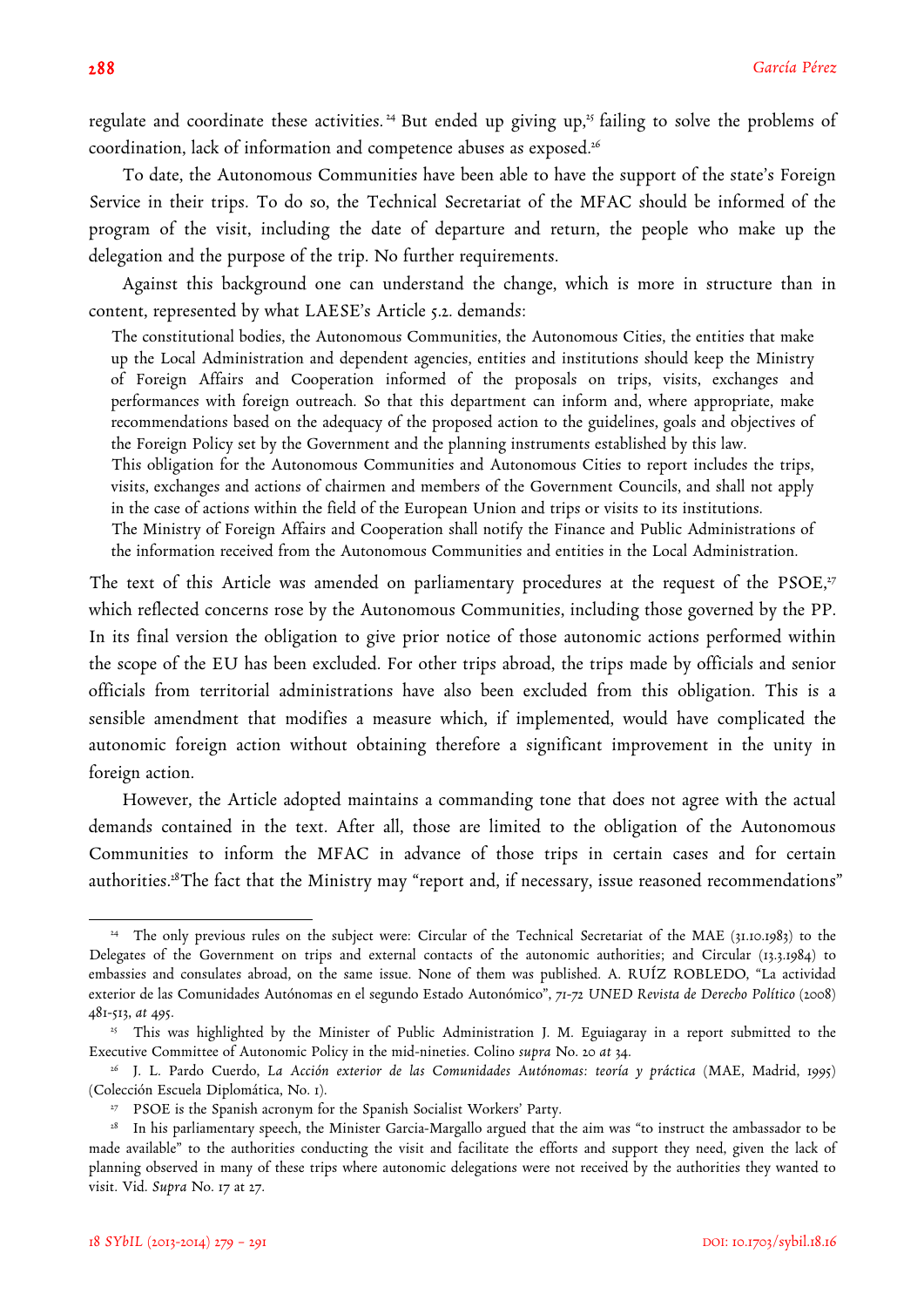does not detract the discretional decision of the Autonomous Community to apply or not the ministerial recommendation, since the law does not (because it cannot do so since it is not subject to its authority) foresee any sanction or prohibition of the trip planned. So it does not seem that the LAESE will substantially change the habits and autonomic procedures followed so far, unless a spirit of collaboration and institutional loyalty, which is not created by the law, is collectively assumed.

## (b)*Autonomic Representative Offices Abroad*

Something similar happens with the treatment given by the new law to the autonomic representative offices abroad, a subject dealt with in Article 12.29

The Autonomous Communities have established various types of offices abroad: permanent official delegations with representative functions abroad, journalistically called as "embassies"; and specialized sectorial offices, with duties of foreign promotion. Its different names and functions, and the fact that each autonomy uses different criteria for its calculation, makes it difficult to have a complete census of the total number. Thus, the frequent oscillations in the figures periodically offered.

The creation of the first autonomic representative office before the Communitarian authorities in Brussels sparked the first major jurisdictional conflict with the Government over this issue. It was resolved by the STC 165/1994 mentioned above. It specified that the Autonomous Communities may establish offices abroad to exercise their autonomic functions, not granting them an international status nor state functions. This was enshrined in the Law on Organization and Functioning of the Central State Administration,<sup>30</sup> promoting a real emergence of these centers. In 2013, there were 166 autonomic offices throughout 36 countries (Table I).

| AUTONOMOUS COMMUNITY  | 2010           | 2013 | Variation |
|-----------------------|----------------|------|-----------|
| Andalusia             | 22             | 19   |           |
| Aragon                |                |      | -1        |
| Asturias              | 13             |      | -9        |
| Balearic Islands      | 2              |      | -1        |
| <b>Basque Country</b> | I <sub>2</sub> | 14   | $+2$      |

<sup>&</sup>lt;sup>29</sup> The text of Article 12.of the Offices of the Autonomous Communities and Cities abroad reads as follows:

<sup>&</sup>quot;1. The Autonomous Communities and Autonomous Cities will inform the Government of the establishment of offices for foreign promotion, prior to its opening. The Ministry of Foreign Affairs and Cooperation will inform of the proposal, according to the guidelines, goals and objectives of the Foreign Policy, of the Foreign Action Strategy, and in particular, according to the principle of unity in foreign action.

<sup>2.</sup> The Ministry of Finance and Public Administrations will inform of this proposal in accordance with the principle of efficiency in the management of public resources as well as from the perspective of its relevance to the jurisdictional order.

<sup>3.</sup> In the case of offices dedicated to trade promotion, the report of the Ministry of Economy and Competitiveness will also be sought.

<sup>4.</sup> The Government will promote the installation of these offices within the premises of the state's Foreign Service, when allowed by the space available in that department. Only if such installation does not imply its integration in the state's Foreign Service, nor application to such offices of international law, especially those comprised in the Vienna Conventions on diplomatic and consular relations".

<sup>30</sup> Article 36.7. Ley 6/1997de Organización y Funcionamiento de la Administración General del Estado (14.4.1997) text available at <https://www.boe.es/boe/dias/1997/04/15/pdfs/A11755-11773.pdf >, *accessed* 15 October 2014.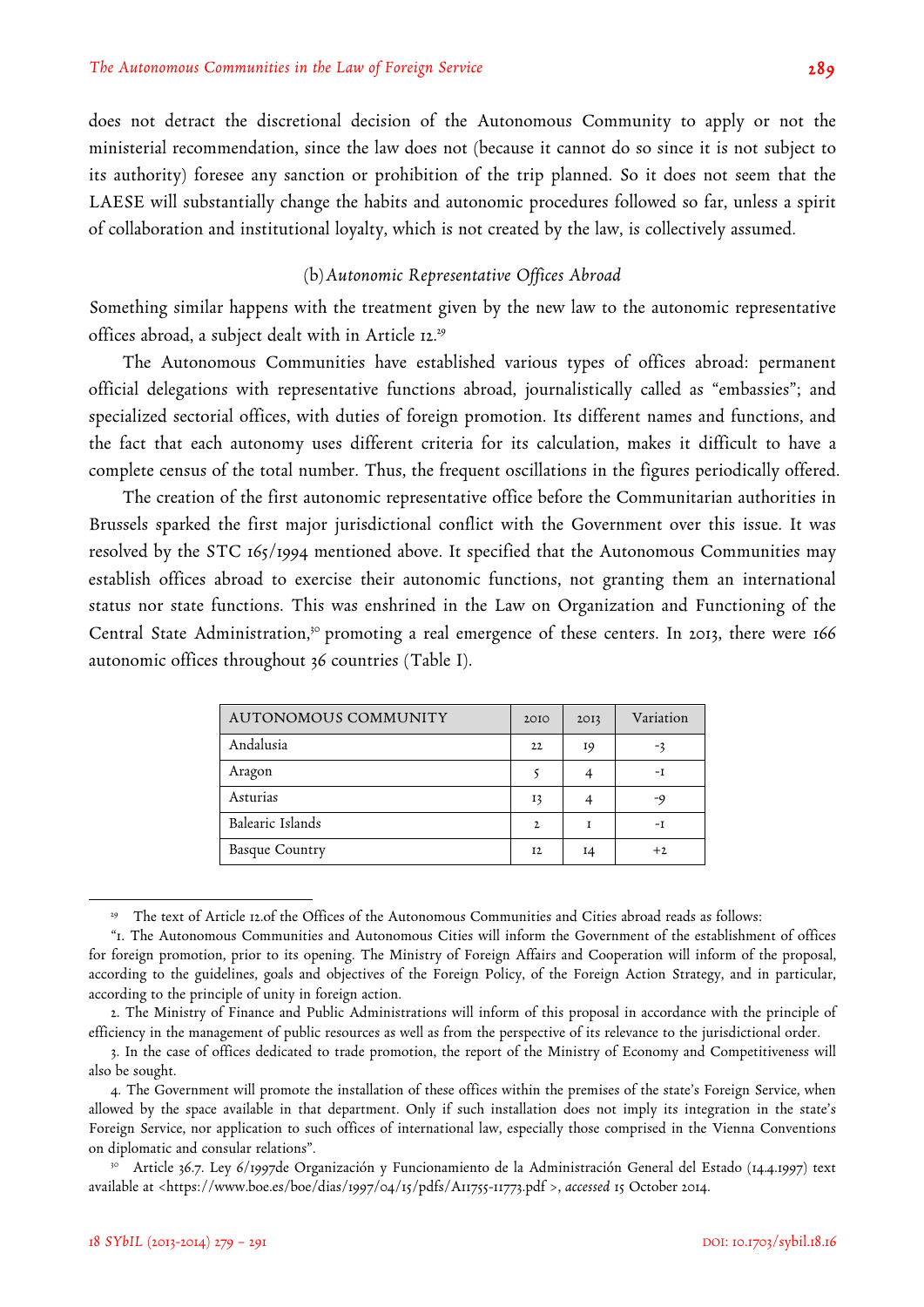| Canary Islands      | 8              | 8              |       |
|---------------------|----------------|----------------|-------|
| Cantabria           | $\overline{4}$ | $\overline{4}$ |       |
| Castile - La Mancha | $\mathbf{2}$   | 3              | $+I$  |
| Castile and León    | 5              | II             | $+6$  |
| Catalonia           | 48             | 4I             | -6    |
| Ceuta               |                |                |       |
| Community of Madrid | II             | IO             | $-I$  |
| Extremadura         | $\overline{4}$ | 6              | $+2$  |
| Galicia             | <b>I2</b>      | $\overline{7}$ | $-5$  |
| La Rioja            | $\mathbf{2}$   | $\mathbf{2}$   |       |
| Melilla             | ۰              | ۰              |       |
| Murcia              | 8              | 8              |       |
| Navarre             | $\varsigma$    | $\overline{4}$ | $-I$  |
| Valencian Community | 23             | 19             | $-4$  |
| <b>TOTAL</b>        | 188            | 166            | $-22$ |

Table I: Autonomic Offices Abroad (source: MAEC31)

It should be noted that the offices abroad must be authorized and recognized by the state where they are established. Authorization subject to the previous agreement with the official representation of the Spanish state, which is the embassy. At the end of the day, the autonomic officials are private citizens, for all purposes, in the country of destination without diplomatic status to enable them to carry out their representation functions. Only cooperation and good understanding with the embassy can improve the conditions in which they can perform those functions. So far this has given those offices a certain consensus on the foreign policy of the government through the embassy.

At the beginning of its term, the current government offered the Autonomous Communities the possibility of integrating in the offices of diplomatic missions the foreign offices of the Autonomous Communities.32 The procedure for the voluntary integration of these autonomic offices consists of two phases: first the signing of a "Protocol of Cooperation" (memorandum of understanding between each interested Autonomous Community and the relevant Ministry) and then the signing of a "Collaboration Agreement",33 which establishes the details.

<sup>31</sup> Data for 2013 are from the MFAC: "La acción exterior de las autonomías deberá seguir directrices del Gobierno", *El País* (19.2.2013) text available at <http://politica.elpais.com/politica/2013/02/18/actualidad/1361211063\_672270.html> *accessed* 15 October 2014. Data for 2010 were offered, in Parliament, by the Vice-president, third in Government, M. Chaves: "El PP mantiene abiertas 64 'embajadas autonómicas'", *Público* (31.5.2010) text available at <http://www.publico.es/espana/316718/elpp-mantiene-abiertas-64-embajadas-autonomicas> *accessed* 15 October 2014.

<sup>&</sup>lt;sup>32</sup> The Autonomous Communities bear the costs of services and supplies and the cost of the space used. Comisión para la Reforma de las Administraciones Públicas (CORA): *Informe* (Ministerio de Hacienda y Administraciones Públicas, Madrid, 2013), 96, text available at <www.lamoncloa.gob.es/docs/refc/pdf/refc20130621e\_1.pdf >, *accessed* 15 October 2013.

<sup>&</sup>lt;sup>33</sup> The MFAC has formalized agreements of this kind with La Rioja, Castile and León, Asturias and Navarre for their integration into the EU-REPER. And the Ministry of Economy with the Autonomous Communities of Valencia, Galicia, Murcia, Cantabria, Andalusia and Castile and León. The agreements with Castile-La Mancha, Aragon, Canary Islands, the Community of Madrid, Extremadura and La Rioja are still pending formalization. Vid. S*upra* No. 31, at 97.